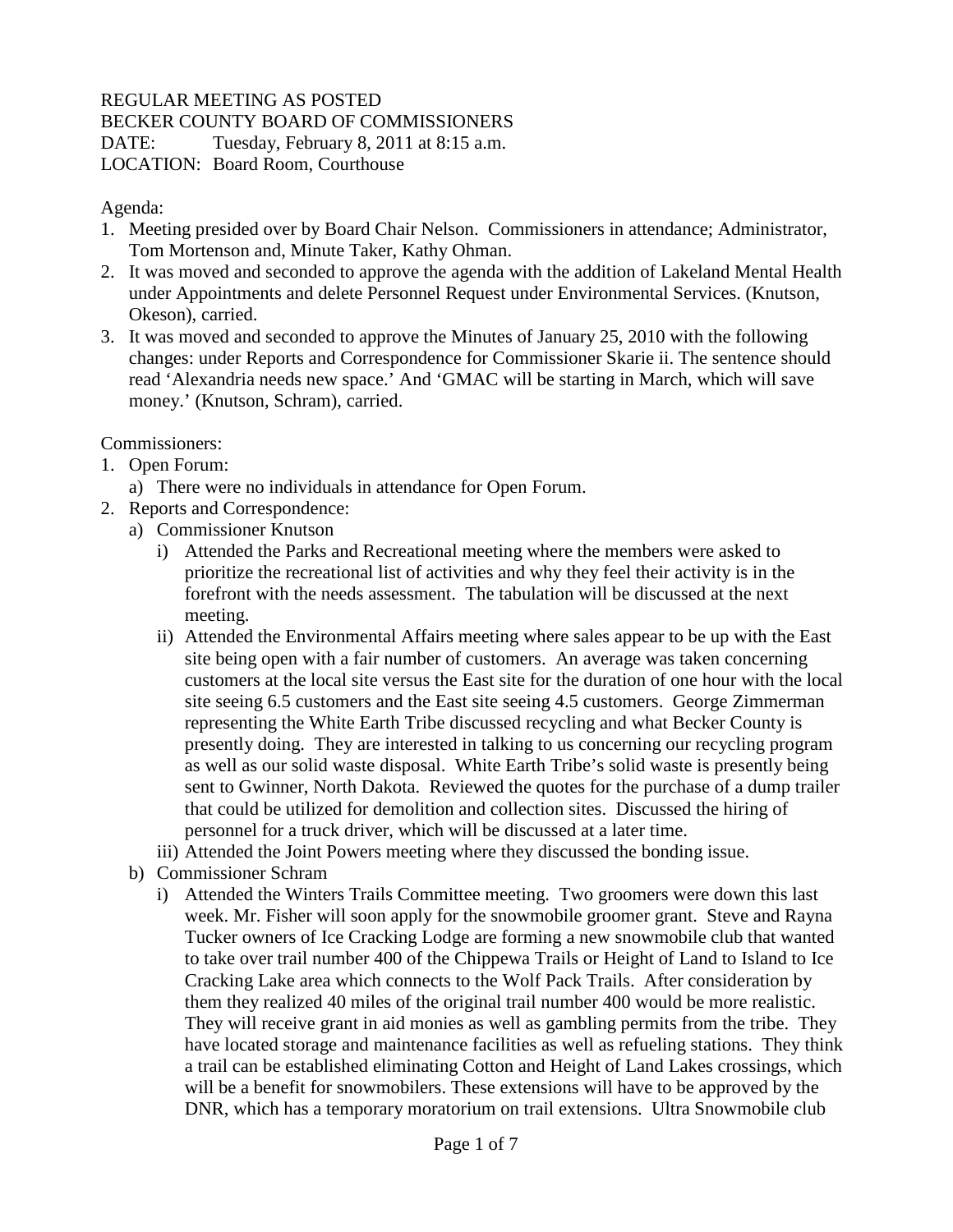questioned the needs and goals of a new snowmobile club. Discussed asking Natural Resources to help pay for suggested reroutes on Rat Lake Trail and trail number 400 that was paid for by Winter Trails. These trails are used as forest access for logging and other activities. At one point it was thought we needed to move off trails on tribal lands but now it appears we don't have to.

- ii) Attended the Becker Agricultural Business meeting. It was decided they needed to entice legislators to attend their annual meeting. They discussed the possible relocation of the meeting or changing the meeting date. Decided to have the tractor parade at the Becker County Fair. Had some discussion concerning the Farmer's Market about food safety and whether the marketer is a local producer.
- iii) Attended the Sheriff's Committee meeting. The Sheriff's department has at least five cars that will need to be P25 radio equipped in 2011. Radio purchases will be made through the Minnesota Radio Board. Three will be equipped in February that will be funded through the "equipment fund" which utilizes forfeiture and seizure funds as well as a grant. Soon the Sheriff's department will have 16 of the necessary 20 portable radios needed. These were also funded by the equipment fund.
- iv) Attended the Becker County Council on Aging. Becker County Community Health reports 1 H1N1 case from the college. Mahube tax preparation aid is in full swing with 75 individuals taking advantage of this service. Rhonda Stock from Community Health stated the Mothers & Children and Nutrition Assistance for Seniors or MAC/NAP program is in trouble. It is run by donations and serves women with children under the age of 5 and seniors over the age of 60 with income guidelines. They are given a box of staple foods once per month. She asked if I knew of any organizations that might be able to help with a donation.
- v) Attended the Highway Committee meeting. There will be bid letting for one-year contracts for gravel road maintenance. Discussed the benefits of rejoining WACCO (West Central Area Cooperative) primarily because of the savings in purchasing road salts without the commitment required of purchases on the state bid. Discussed purchasing a second washer to open culverts. Will advertise for bids for bituminous and calcium chloride as well as quotes for lesser items such as signs or posts.
- c) Commissioner Nelson
	- i) Attended Becker County Children's Initiative meeting where we discussed current funding strategies as well as looking for new ideas. They currently have \$100,000 as a balance with a total budget for the year of \$120,000. The April meeting will be to set a budget and elect new officers. Discussed having a kindergarten readiness week at the end of the school year for the next years' kindergarten students. Also discussed the topic of bullying which could be handled through Extension or Human Services.
	- ii) Attended the Planning and Zoning Ordinance Committee meeting. Discussed the point of sale versus shore impact zones. Realtors don't necessarily like the point of sale. They would like to prioritize the lakes, address concerns and establish a way we can accomplish our end goal. Discussed the string line setback. Roy Smith, Becker County Surveyor would like to bring the setback back an additional 20' from the string line.
	- iii) Attended the Human Services Committee meeting. Sam Pierson explained MA and the role of government in the future. Would like to streamline the volunteer drivers to eliminate the call to human services for authorization and just call transit for authorization. Nancy Nelson would like to have a team building for her department.
- d) Commissioner Skarie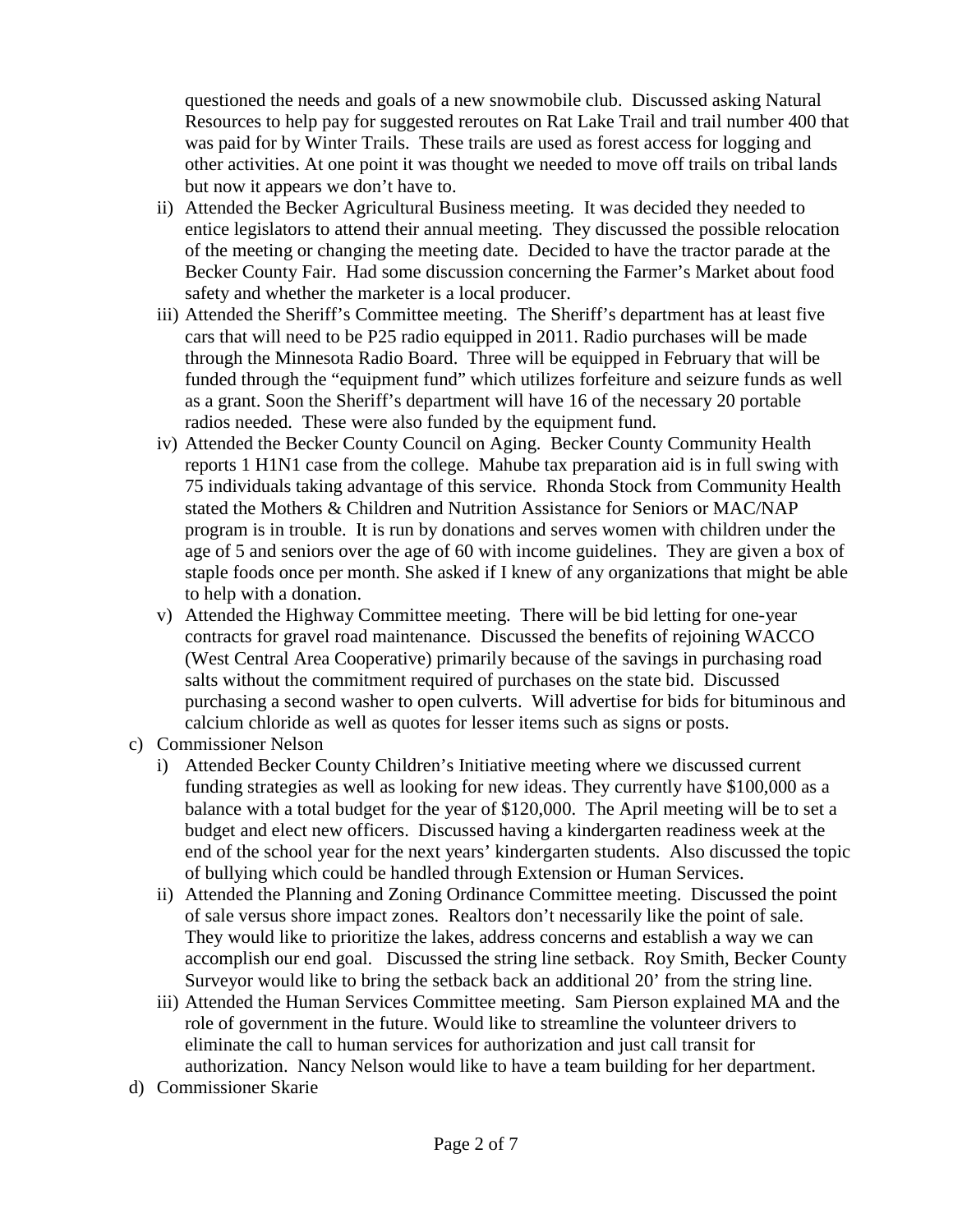- i) Attended the Environmental Services Meeting. He complimented Steve Skoog on the great job he has done after taking over this department. He feels recycling will bring money into the county.
- ii) Attended the Human Services Committee Meeting. The increase in MA will cover a lot of people.
- iii) Attended Sunnyside meeting. The new administrator is very personable and Commissioner Skarie feels he will do a great job. The facility is not large but has a real homey environment. Sunnyside would like to establish a marketing plan and would like input from the board. Because the hospital has their own nursing home, Sunnyside doesn't always attract those patients but gets some of their patients from the Fargo/Moorhead area. They also discussed the problems they encountered with staff that had to work an extended period of time because of weather problems that occurred over New Years. They talked to Sheriff Gordon to see if there was any solution to this problem when we have inclement weather conditions. The staff has been working additional hours to assure the smooth transition for the new financial director.
- e) Commissioner Okeson
	- i) Attended the Sheriff Committee meeting and met with Sheriff Gordon and went over the past history of funding on equipment, radios and other training equipment with the monies that are received from forfeitures of seized cars etc. Discussed his proposal of updating several squads with 2012 compliance radios. Discussed the purchase of a P-25-800 megahertz portable radio with \$5,623.00 from RAC grant. Also talked about the out of state transports the department did last year, which totaled 743.
	- ii) Attended the Highway Committee meeting. We reviewed the changes in the gravel road maintenance contract. The proposal is for four employees at the present time, which is consistent with the past years but discussed the possible need to hire up to six seasonal employees. Discussed the seasonal bids for bituminous oils and dust control materials. Discussed building repairs to the Lake Park shop. Discussed the possible width of paved shoulders on several overlay projects. Also started a discussion on membership to WACCO and the benefits and cost savings for the purchase of road salt.
	- iii) Attended the Government 101 Commissioner Training in St. Paul on January  $26<sup>th</sup>$  and  $27<sup>th</sup>$ . The sessions were very informative with a lot of good information on county issues and problems. County Administrators including Brian Berg and two commissioners facilitated the session. We had very good interaction with fellow commissioners, AMC and MCIT staff as well as a tour of the AMC offices.
- 3. Commissioners Appointments
	- a) It was moved and seconded to allow Commissioners to attend the Lakeland Mental Health Center Board meeting on February 28, 2011 with mileage and per diem. (Skarie, Schram), carried.
	- b) It was decided to wait until the next scheduled board meeting on February  $28<sup>th</sup>$  to make an appointment to the Lakeland Mental Health Center Board.

## Auditor/Treasurer

1. It was moved and seconded to pass Resolution 02-11-1F to approve the Gambling application for Exempt Permit to conduct a raffle for the Height of Land Sportsmen's Club on May 7, 2011 at the Height of Land Sportsmen's Club located at 20985 East Height of Land Drive, Detroit Lakes, MN, 56501, in Height of Land Township. (Schram, Knutson), carried.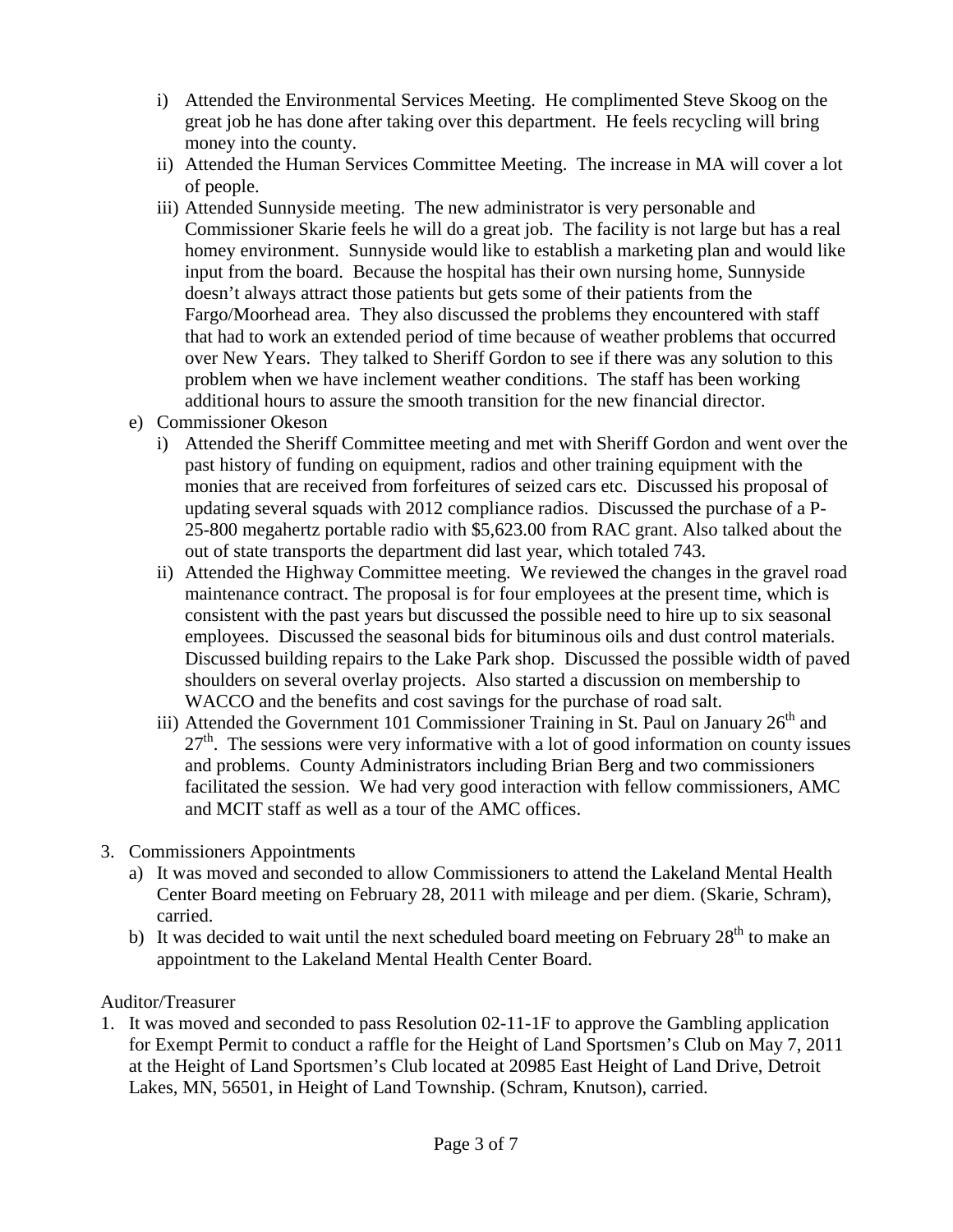2. It was moved and seconded to pass Resolution 02-11-1G to approve the Gambling Application for Exempt Permit to conduct a raffle for the Cormorant Lions Club on May 14, 2011 at the Cormorant Community Center, 10929 County Highway #5, Lake Park, MN 56554, in Cormorant Township. (Okeson, Skarie), carried.

Finance Committee Minutes:

- 1. It was moved and seconded to approve the regular Claims, over 90 day claims (1) BCSW in the amount of \$66.00 due to missing invoice (2) City of Menahga in the amount of \$25.00 due to billing issue (3) Toshiba in the amount of \$252.19 due to incorrect address on the invoice, the Auditor's Warrants for 1/25/2011 in the amount of \$371,283.10, and 2/1/11 in the amount of \$17,217.76. (Knutson, Skarie), carried.
- 2. The Human Services claims were reviewed and it was recommended to approve when presented.
- 3. It was recommended by the Finance Committee to accept when presented the \$40,000 grant for Children's Mental Health Respite Care Services.
- 4. It was recommended by the Finance Committee to accept when presented the application for a Public Health Response Grant for safety, signage and other equipment to be used in a mass vaccination.
- 5. It was recommended by the Finance Committee to accept when presented a \$1,893 supplemental grant for WIC Training.
- 6. It was recommended by the Finance Committee to accept when presented a supplemental grant in the amount of \$38,247 for WIC administration.
- 7. It was recommended by the Finance Committee to continue the process to fill a vacancy in a Transit Bus Driver position by passing Resolution 02-11-1A.
- 8. It was recommended to approve when presented Resolution 02-11-1B for maintenance contract bid letting for gravel road maintenance.
- 9. It was recommended to approve when presented Resolution 02-11-1C for personnel request for temporary seasonal employees.
- 10. It was recommended to approve when presented Resolution 02-11-1D authorizing advertisement for bids for Calcium/Magnesium Chloride and bituminous oils.
- 11. It was recommended to approve the correction to Resolution 08-10-2D authorizing a final payment for a highway project. The original amount of \$84,631.28 needs to be changed to \$84,911.00.
- 12. The public auction for the Wolf Lake and Ponsford sites will be held on February  $24<sup>th</sup>$  at 10:00 for the Wolf Lake site and 1:00 for the Ponsford site. There is a minimum bid of \$31,120 for the Wolf Lake property and \$32,400 for the Ponsford property.
- 13. It was moved and seconded to approve a contract with RMB Labs for prioritizing Becker County lakes for SSTS surveys. The contract is in the amount of \$900 and will be funded using the Clean Water Legacy Grant. (Knutson, Okeson), carried.
- 14. It was recommended to accept the low quotes of \$1,979.07 for recycling signage when presented.
- 15. It was recommended to approve when presented the five-year agreement with Manatron for our tax program.
- 16. It was moved and seconded to approve the preventive maintenance contract for the courthouse mechanical equipment with Manning Mechanical for the 2011 spring and fall cycle in the amount of \$6,363.20. (Knutson, Skarie), carried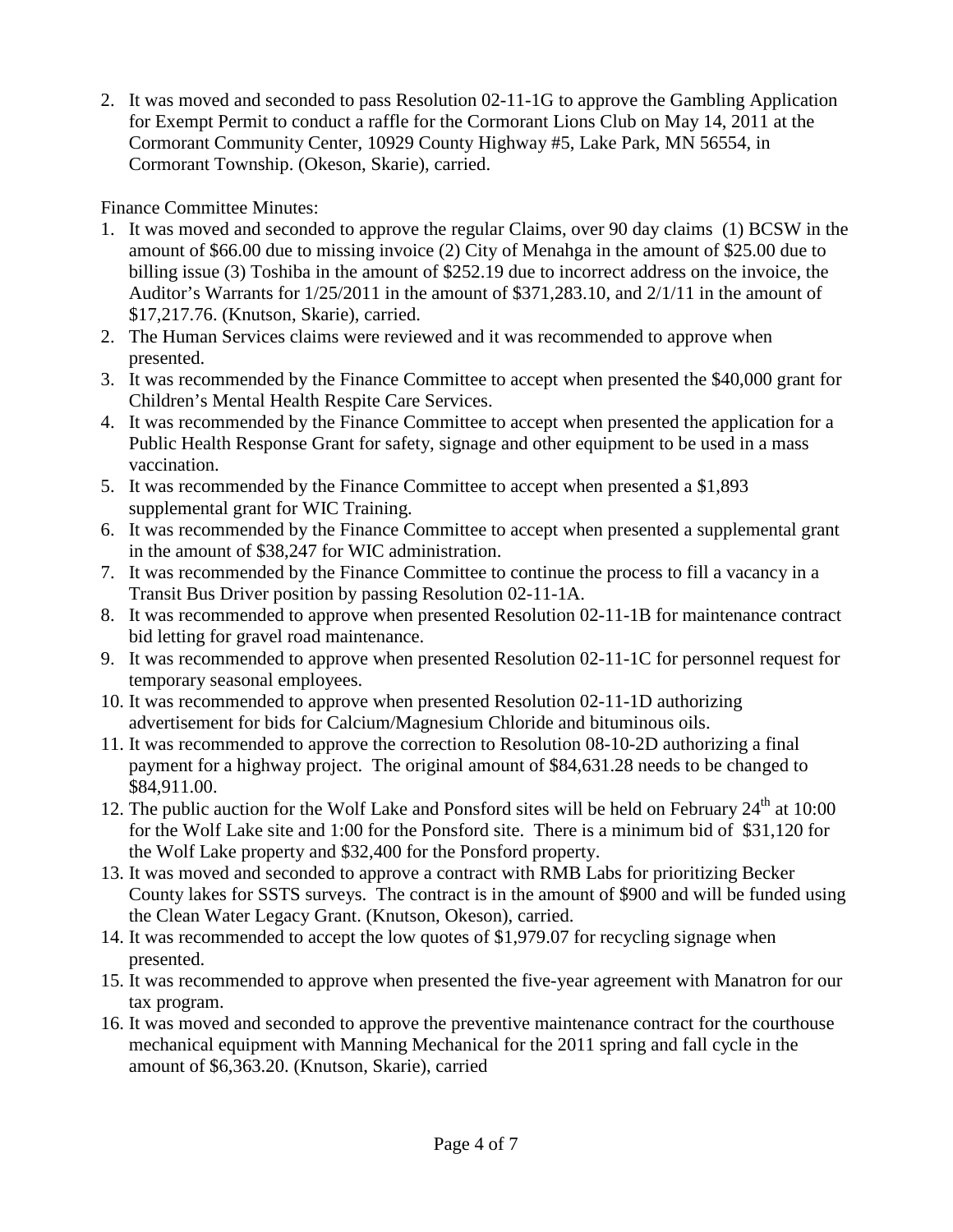- 17. It was moved and seconded to approve the annual contract with Otis Elevator for monthly maintenance on the Jail, Courthouse and Human Services elevators in the amount of \$8,566.20. (Okeson, Knutson), carried.
- 18. It was recommended to approve when presented a proposal for the purchase of one portable and three squad radios from the State bid listing.
- 19. It was recommended to approve when presented the acceptance of the intoxilyzer from the Bureau of Criminal Apprehension and provide the network connection.
- 20. A discussion was held on the October 28, 2011 land sale. In the absence of a Land Manager a large sale will not be feasible so the sale will be comparatively small compared to the other years.
- 21. It was recommended to approve when presented a policy update to set the fee for a lost load ticket to an amount equal to the heaviest load from that sale at the highest price timber on the sale plus 10%.
- 22. Mr. Tangen discussed the cuts from the State and the procedure for accepting and reporting per diems.
- 23. Mr. Mortenson requested a further analysis concerning the issue of storage in the facilities be done.

Assessor: Steve Skoog Presented:

1. There were no abatements.

Environmental Services:

1. It was moved and seconded to approve purchasing recycling and waste dumpsters decals from Recycle across America for the low quote of \$1,979.07 plus tax. (Skarie, Okeson), carried.

Becker County Taxpayers Association:

1. Les Ristinen, President of the Becker County Taxpayers Association presented site values for various properties in the Wolf Lake Township and cited inconsistencies concerning various properties owned by township officers. He stated people in Becker County want to be comparably assessed and somebody on the board should be concerned about correct assessments in Becker County. He and other members from the taxpayers association will be going to the Capitol on Thursday, February  $10<sup>th</sup>$  and the message he will bring to them will be his concern over computer manipulation of computer cards concerning various properties in Wolf Lake Township. He feels he has a valid solution to this problem. He feels Wolf Lake Township especially the lakeshore should be reassessed using a County that has County wide assessing practices. Commissioner Nelson thanked Mr. Ristinen for his concerns and stated the Township needs to come to the Board if they want countywide assessing. Mr. Ristinen did not provide any of the information he was presenting to the board members either prior to or at the meeting. It was suggested Mr. Ristinen meet with the County Administrator.

County Highway, Brad Wentz Presented:

- 1. It was moved and seconded to add to the agenda Resolution 02-11-1E which is a correction to Resolution 08-10-2D. (Okeson, Skarie), carried.
- 2. It was moved and seconded to pass Resolution 02-11-1B to authorize the County Engineer to prepare proposals and bidding documents and advertise for bids for the several area gravel road maintenance contracts for the period of May 1, 2011 to April 30, 2012. Bids to be opened on March 17, 2011 at 10:00 a.m. and presented to the County Board for action on March 22, 2011. (Okeson, Schram), carried.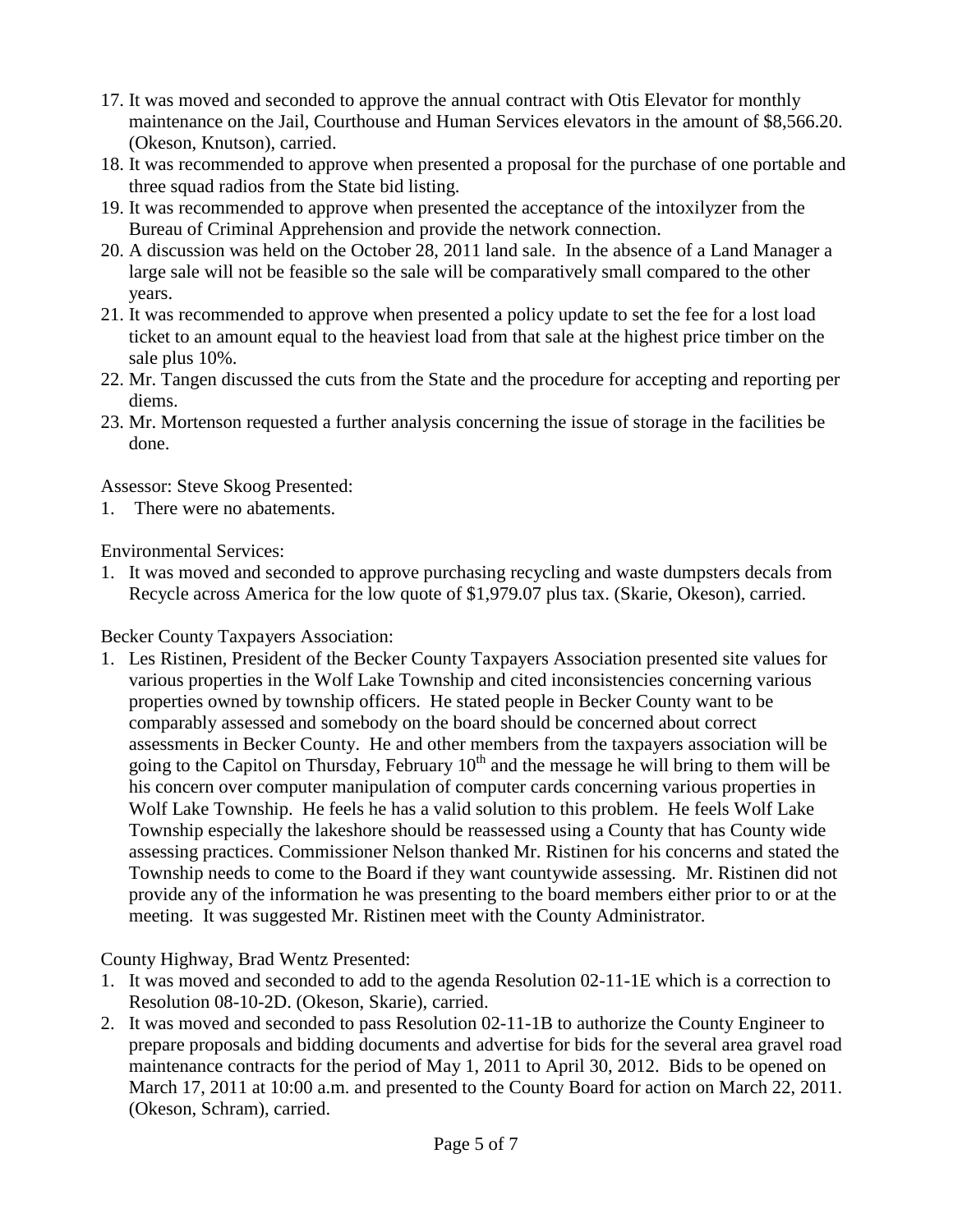- 3. It was moved and seconded to pass Resolution 02-11-1C authorizing the Highway Department to hire up to six seasonal employees with a maximum six-month term for maintenance and for construction, hired to fill in as needed to assist in summer road construction and maintenance duties including one auto body student from NWTC. (Schram, Okeson), carried.
- 4. It was moved and seconded to pass Resolution 02-11-1D to authorize the County Engineer to prepare proposals and bidding documents and advertise for bids for Calcium/Magnesium Chloride and Bituminous Oils. Bids to be opened on March 17, 2011 at 10:00 and presented to the County Board for action on March 22, 2011. (Okeson, Schram), carried.
- 5. It was moved and seconded to pass Resolution 02-11-1E which replaces Resolution 08-10-2D with the final payment being amended from \$84,631.28 to \$84,911.28 and that the Becker County Board of Commissioners do hereby accept said completed projects S.A.P. 03-639-16 and S.A.P. 03-654-03 for and on behalf of the County of Becker and authorize final payment in the amount of \$84,911.28 be prepared by the County Engineer. (Knutson, Okeson), carried.

Human Services, Presented by Nancy Nelson.

- 1. There were no changes to the agenda.
- 2. It was moved and seconded to approve the purchase of Service Agreements with White Earth Tribal Mental Health, Sheila Ojala, Sjostrom Homes, Inc., Lakeland Mental Health Center, Inc., and amendment to an agreement with Lutheran Social Services of Minnesota. (Knutson, Skarie), carried.
- 3. It was moved and seconded to accept the grant from the Department of Human Services for Children's Mental Health Respite Care Services. (Skarie, Knutson), carried.
- 4. It was moved and seconded to approve the Human Services Claims. (Knutson, Skarie), carried.

Community Health, Nancy Nelson presented:

- 1. It was moved and seconded to accept the Public Health Response Grant, the WIC CPA Training Activities Grant, and the WIC Supplemental Funds. (Skarie, Schram), carried.
- 2. It was moved and seconded to approve the Community Health Claims. (Skarie, Schram), carried.

Transit, Nancy Nelson presented:

- 1. It was moved and seconded to pass Resolution 02-11-1A to advertise, interview and hire a parttime bus driver. (Schram, Okeson), carried.
- 2. It was moved and seconded to approve the Transit Claims. (Skarie, Schram), carried.

IT Department, Rick Kelsven Presented:

- 1. It was moved and seconded to approve the 5-year Software Maintenance Agreement between MANATRON and the Minnesota Counties Computer Cooperative. This Agreement will be effective January 1. 2011 through December 31, 2015. (Okeson, Schram), carried.
- 2. It was moved and seconded to approve the Remote Connectivity Policy for Becker County to establish guidelines to ensure department consistency and protection of data. (Schram, Skarie), carried

Sheriff's Department, Tim Gordon Presented.

1. It was moved and seconded to approve the request to accept and utilize \$5,623.78 to purchase additional P25-800 mghz portable radios for FCC 2012 compliance and to utilize funding to purchase 3 squad radios for compliance of FCC 2012 requirements. (Okeson, Schram), carried.